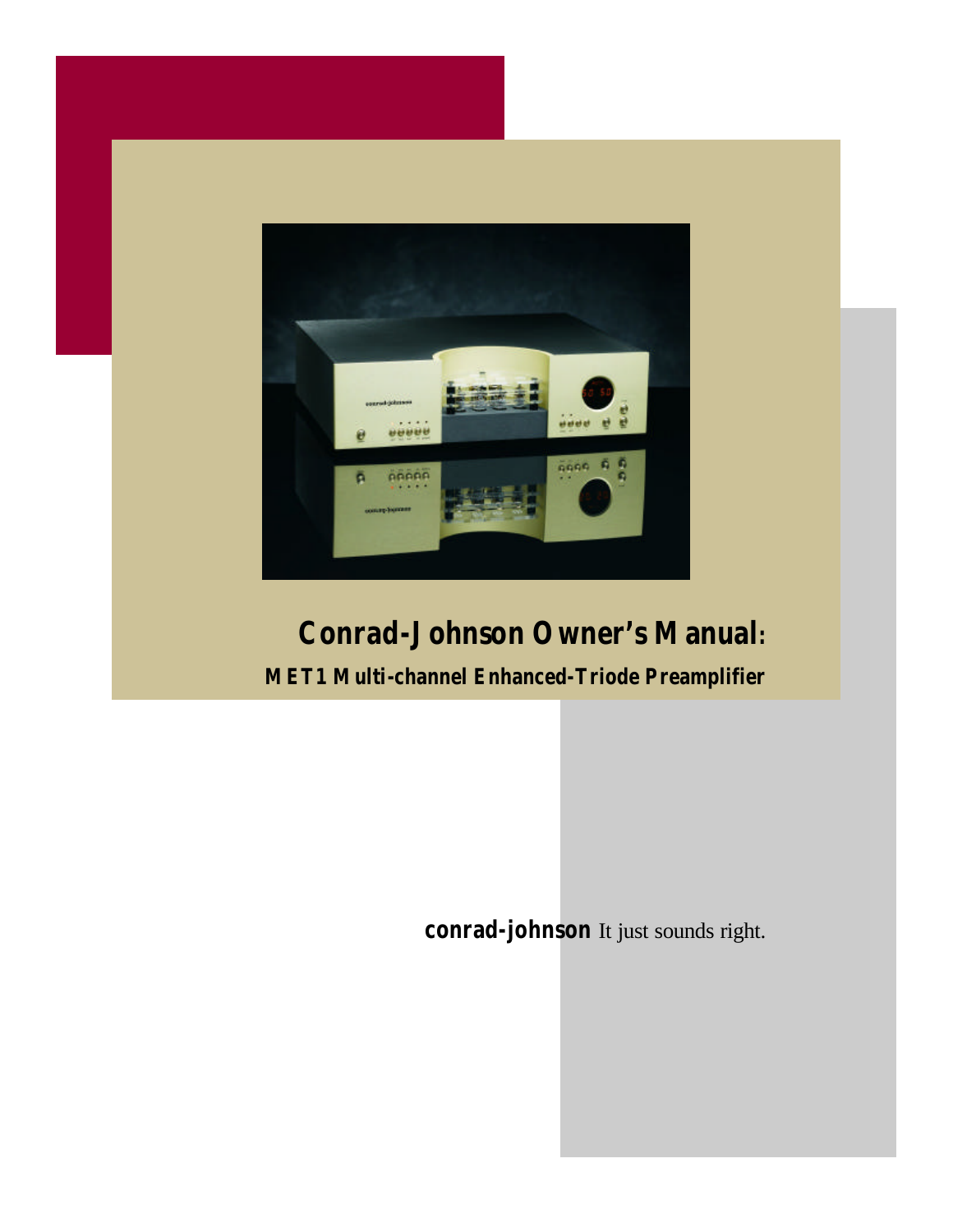*Thank you* for selecting the conrad-johnson MET1 multi-channel enhanced-triode preamplifier as the control center for your audio system. The MET1 is designed to allow you to enjoy movie surround sound and multi-channel music in a simple and direct way, without compromising the two-channel performance of your system. The MET1 is capable of remarkably faithful recreation of the dynamics, textures, tonalities, and ambience of live musical performances. We believe that you will experience the excitement of discovery in hearing more from your favorite recordings than ever before.

At conrad-johnson, we expect our products to be a source of satisfaction and of pride to their owners for many years to come. Accordingly, circuit designs, parts and materials for all conradjohnson products are selected with a view to maintaining optimal performance over the years. Our reputation for producing among the industry's most reliable components is a natural consequence of this engineering approach.

Although the MET1 has been designed to operate in an intuitively apparent way, you will find useful information on its installation and operation in this manual. Please take a few minutes to read the manual to better understand the features and capabilities of your MET1. Note that this unit is phase inverting. See the section entitled "Getting The Most From Your MET1" for details on correct hookup in your system.

In closing, we'd like to welcome you to the family of conradjohnson owners. We want you to enjoy your conrad-johnson product to the fullest. To this end, our staff stands ready to answer any questions you may have about the function and application of your MET1, and to provide any needed service both during, and after the warranty period. Our goal is to heighten your enjoyment of recorded music.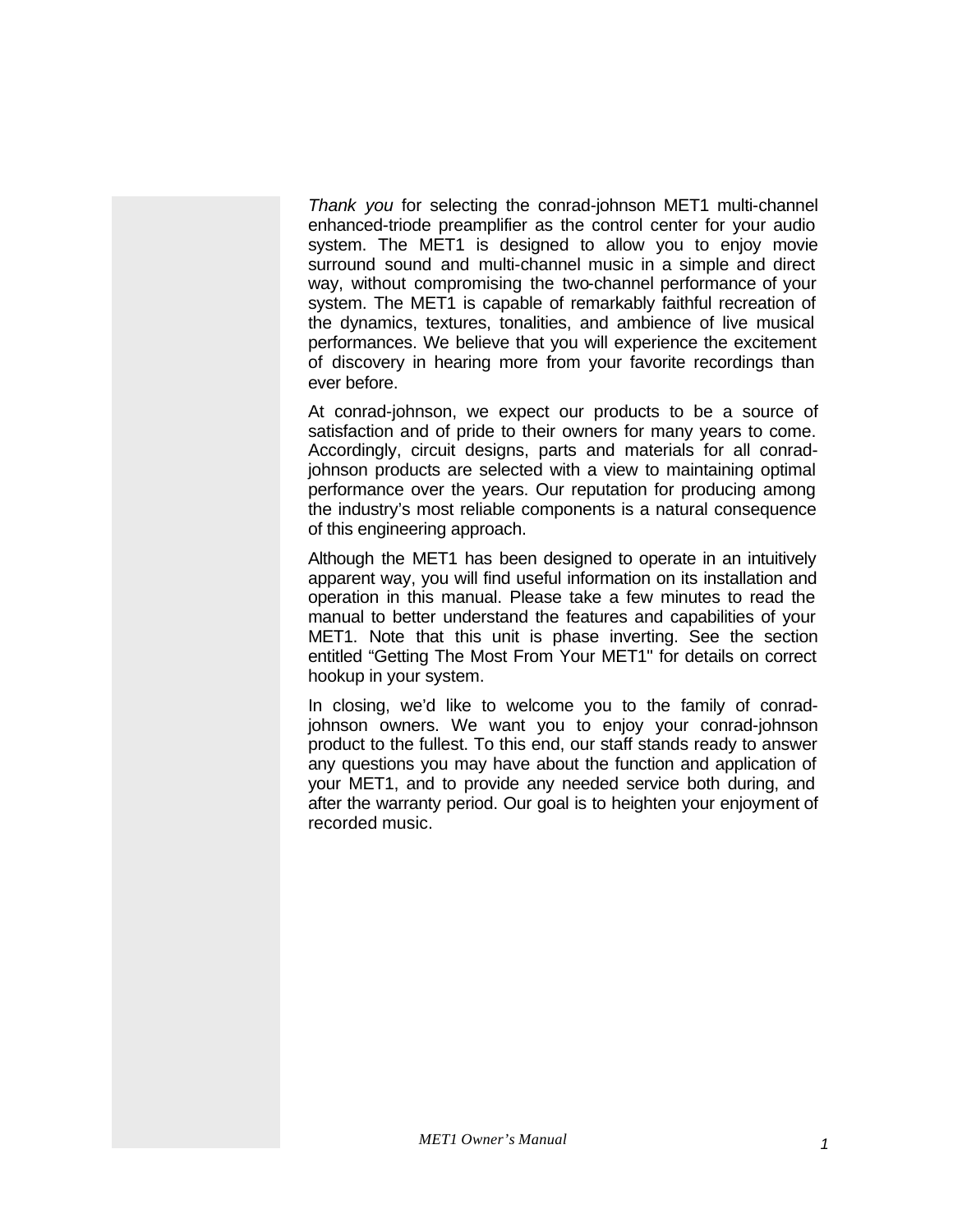## *imited Warranty For Conrad-Johnson Components*

# *L*

Conrad-Johnson Design, Inc. will provide service under warranty to the original owner on products sold new in the United States for the lesser period of three years from the date of purchase by the original purchaser, or five years from the date of shipment to the authorized conrad-johnson dealer. During the warranty period, conrad-johnson will repair defective units without charge for labor or parts (with the exception of vacuum tubes and batteries).

Exclusions. The following are not covered under this warranty:

a) Units which have been damaged by misuse, abuse, or accident.

b) Units which have been modified, altered, or improperly repaired by anyone not specifically authorized by conradjohnson design, inc.

c) Units not purchased from an authorized conrad-johnson dealer in the United States for use in the United States. d) Normal wear

e) Incidental or consequential damages are not covered under this warranty. Some states do not allow the exclusion of incidental or consequential damages, so this exclusion may not apply to you.

Obtaining Warranty Service: To obtain warranty service, the unit must be shipped, along with evidence of purchase, in factory packing to conrad-johnson design (or designated service center) with freight and insurance prepaid by the owner. After repair, the unit will be returned with freight and insurance prepaid by conradjohnson design to any destination in the United States.

All implied warranties, including merchantability and fitness for a particular purpose are limited in duration to the duration of this express warranty. Some states do not allow limitations on the duration of implied warranties so the above limitations may not apply to you.

This warranty gives you specific legal rights and you may also have other rights which vary from state to state.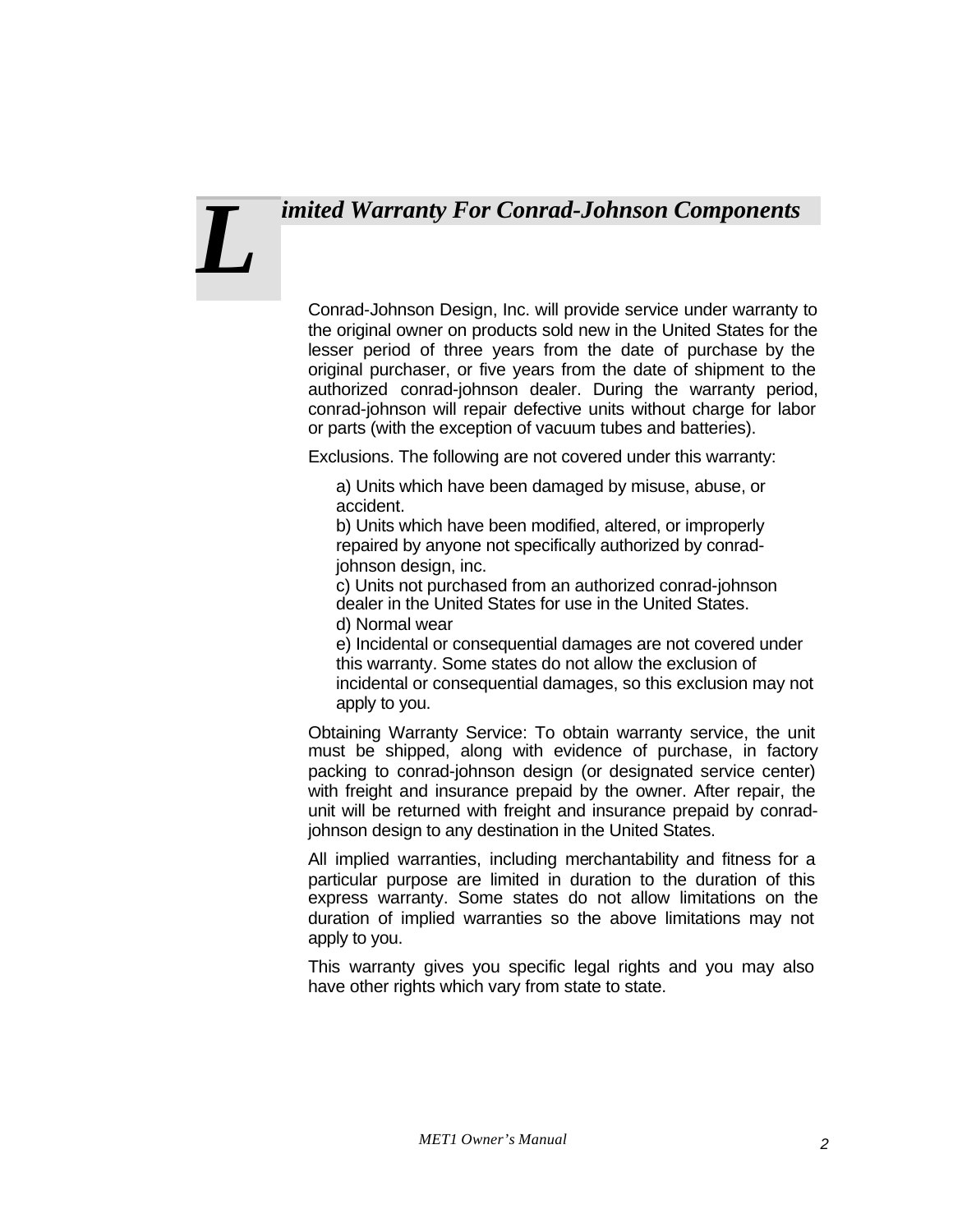Conrad-Johnson products purchased outside the United States are covered by warranty terms of the importing distributor in the country in which the product was originally purchased, which may differ from the terms set out herein. Importing distributors are not obligated to provide warranty service for products originally purchased outside their country. Conrad-Johnson will provide warranty service for products outside the United States, but in these cases, the customer must pay all shipping, handling and customs costs both to and from our Service Department.

Questions about this warranty should be addressed to:

Service Department conrad-johnson design, inc. 2733 Merrilee Drive Fairfax, VA 22031

The conrad-johnson service department can also be reached by email at service@conradjohnson.com, by phone at 703-698-8581, or by fax at 703-560-5360.

#### *Service*

If your conrad-johnson audio component requires service, repack it using the original box and packing material and ship to the Service Department address above. Boxes and packing materials can be purchased through our service department if you no longer have yours. Include with the unit a note describing the problem you are having in as much detail as possible. It is especially important for our technician to know if the problem is intermittent. If you want an estimate of cost for out of warranty service, be sure to request it in this note. Be aware that requesting an estimate will delay service to your unit, as we will have to contact you for approval before commencing service.

### *Registering The Warranty*

Please return the enclosed card to the factory within 30 days of purchase to register the warranty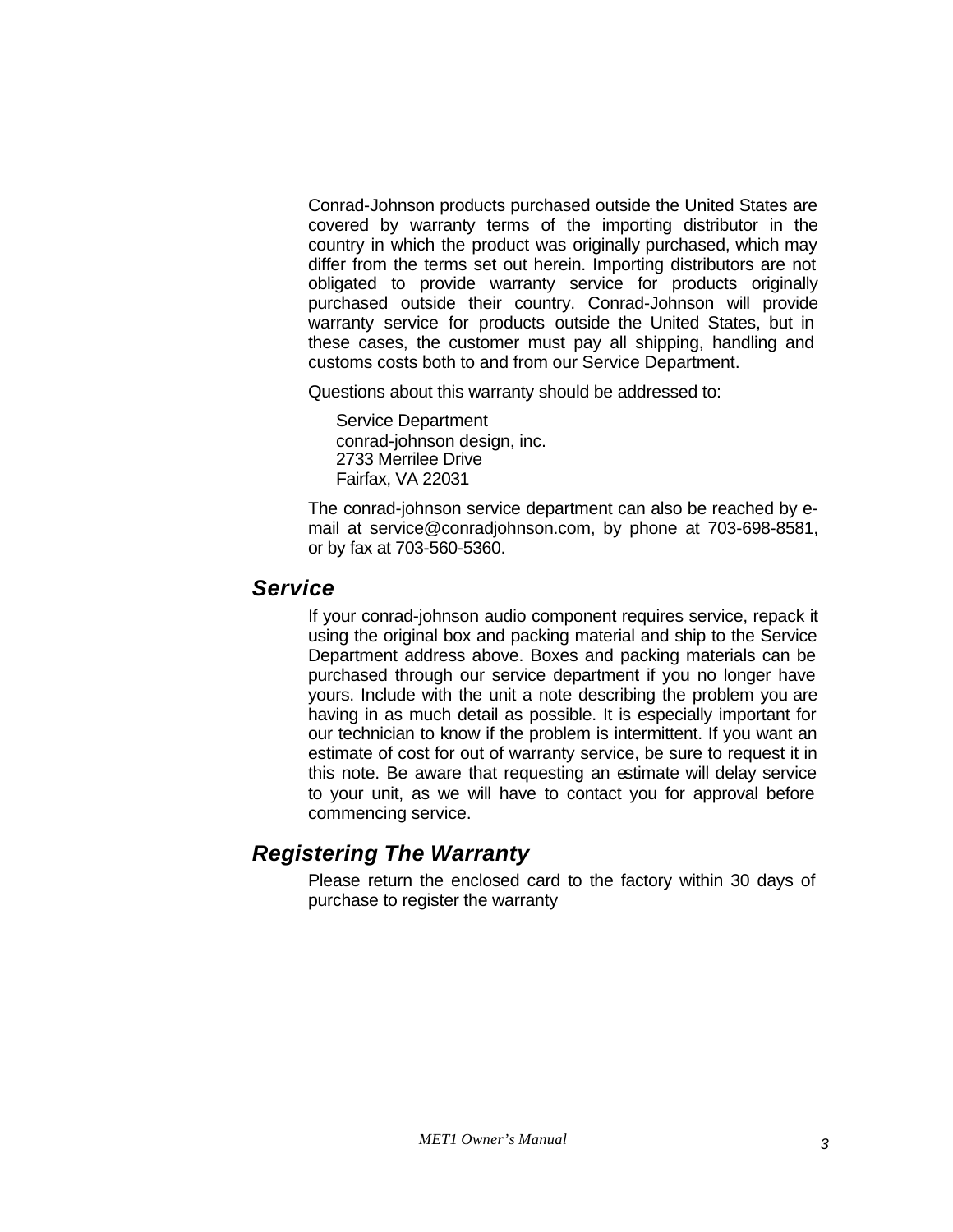# *nstallation I*

The first step in preparing your MET1 preamplifier for use is to install the vacuum-tubes. To do this, remove the top plate of the tube guard by removing the three socket-head screws using the supplied hex-head screwdriver. The MET1 uses six type 8080 tubes. After checking the pin orientation, insert one tube in each tube socket (the tubes are interchangeable). Next, fit two of the included silicone rubber rings over each tube, spaced at roughly 1/3 and 2/3 distances. These rings will minimize the effects of airborne microphonics on the tubes. Finally, reinstall the tube guard.

#### *Set Up*

To maintain proper ventilation, mount the MET1 horizontally on a flat, hard surface, and take care that the ventilation holes in the bottom are unobstructed. Allow at least two inches of clearance above the unit and keep the cabinet or shelf open at the back.

All MET1s sold in the United States are configured for operation on a 60Hz ac power line producing between 108 and 126 volts. Export versions of the MET1 will have the correct operating voltage and frequency clearly marked on the back panel of the unit, near the ac power cord. In all cases, the actual line voltage should be within  $+$ 5/- 10% of the nominal rated voltage.

### *Electromagnetic Interference (EMI)*

Considerable care has been taken in the design of the MET1 to minimize its susceptibility to radio frequency interference and other forms of EMI. Choice of materials, physical layout, grounding practice, and power supply design have all been specified with a view to reducing the impact of electromagnetic fields on the performance of this unit. At the same time, however, our primary goal is the accurate reproduction of recorded music in the normal home environment, and we have elected not to compromise this objective by the application of heavy-handed RFI filters, or by using grounding practices that reduce RFI at the expense of degraded audio performance. We find that the approach we have taken has worked extremely well, resulting in only rare instances of EMI problems which could be treated locally as needed, rather than compromising the performance of our product in the 99.9% of installations where EMI is not a problem.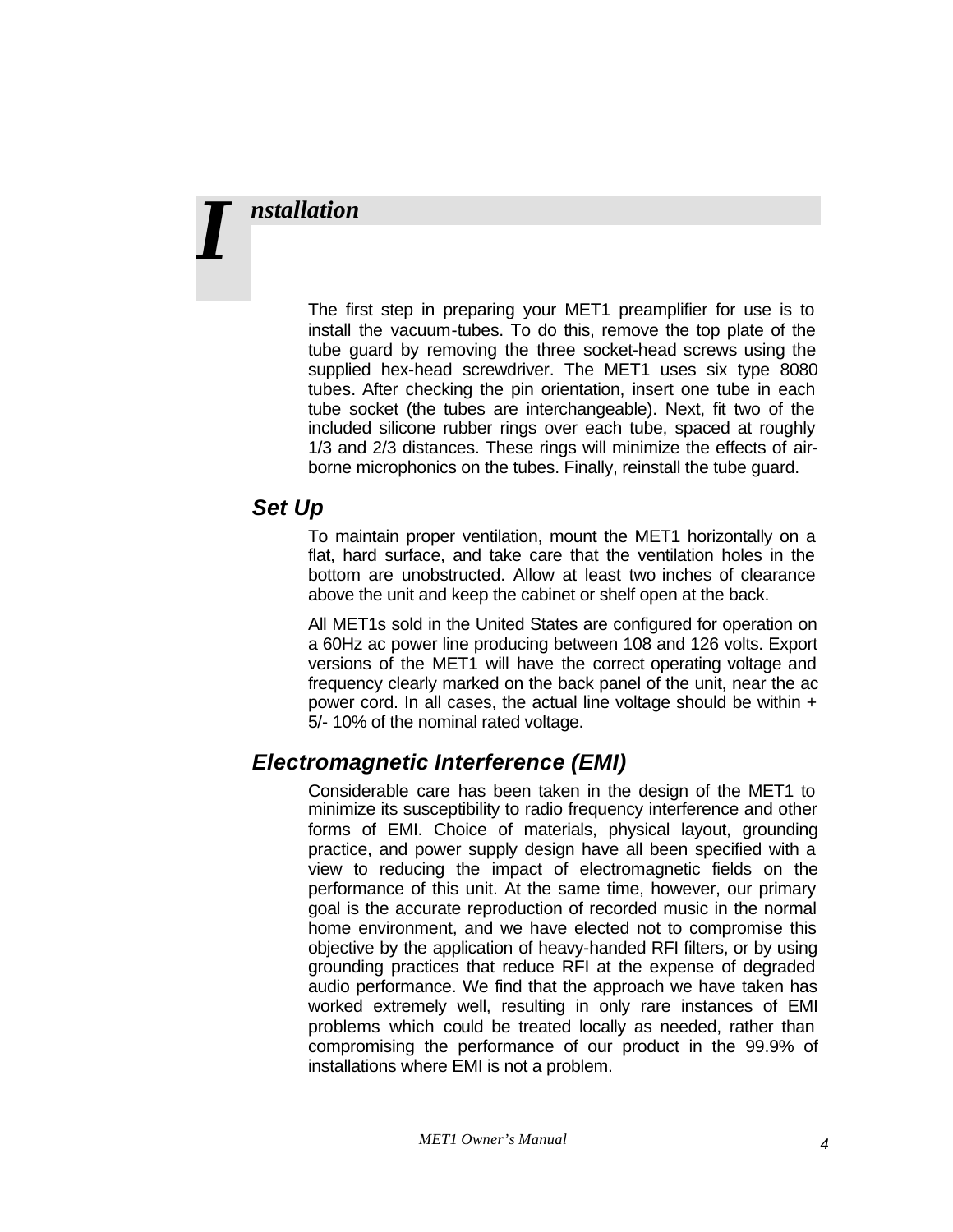Care in installation can often avoid EMI induced problems. The following practices should generally be observed in any application, and will be especially important where EMI may be a problem.

Interconnect cables should be kept as short as possible (3 meters or less), and shielded cable should be used (cable which has two center conductors, and a separate external shield connected at only one end).

Physical location and cable "dress" can be an important factor in minimizing hum pickup. The installation should situate the preamplifier well away from the power amplifier, and power (ac mains) cords should be dressed to remain at least 4" (100mm) away from input/output cables.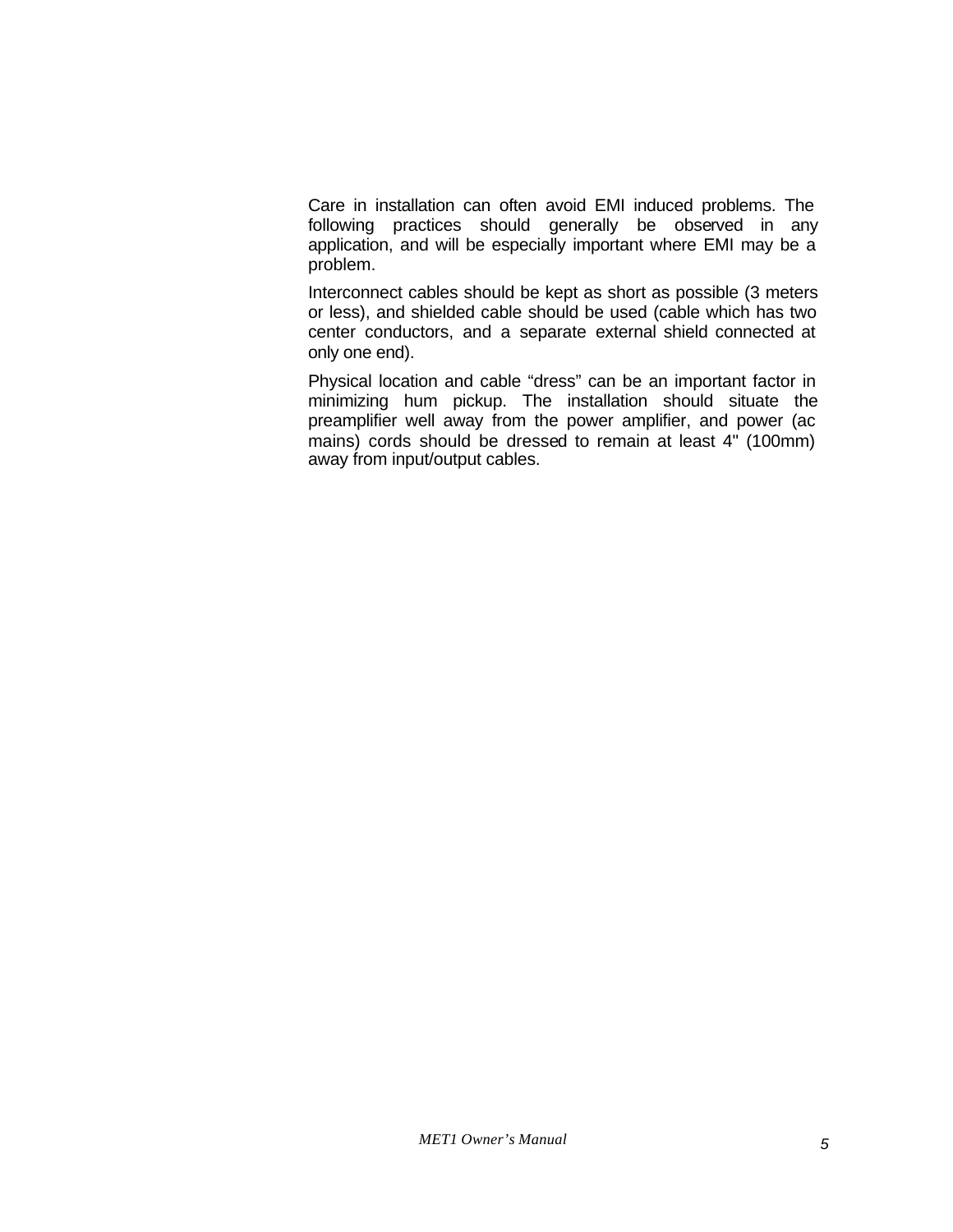## *onnection C*

**STEREO SOURCE CONNECTIONS:** There are 3 line-level stereo inputs labeled PH/AUX2, CD, and AUX1 for your convenience. Connect your line-level stereo sources (CD, DCC, Mini-Disc, VCR, tuner, cassette deck, phono preamplifier, etc.) to the input of your choice on the rear panel.

**MULTI-CHANNEL SOURCE CONNECTIONS:** Your MET1 has provision for two sets of multi-channel inputs, labeled DVD/MC1, and MC2. These allow for the connection of two separate 6 channel sources (e.g. DVD-A and SACD players). Each multichannel source is provided with 6 inputs, arranged in three pairs labeled <Left Front / Right Front>, <Center / Subwoofer>, and <Left Rear / Right Rear>. Alternatively, the other input can be used as an additional stereo input – just make connections to the Left Front and Right Front inputs.

**TAPE RECORDER CONNECTIONS:** The MET1 includes a stereo pair of RECORD OUT connectors to provide for recording from the stereo inputs. Connect to the inputs of your tape recorder.

**AMPLIFIER CONNECTIONS:** Be certain your power amplifiers are all turned OFF, then connect to the MET1's 6-channel outputs.

**TRIGGER OUTPUT:** When the MET1 is switched on, these terminals provide a dc voltage that can be sensed by the "trigger" circuits used to switch on some power amplifiers. If your amplifier employs such a trigger circuit, and you wish to switch it on and off from the preamplifier, connect these outputs to the trigger input on your amplifier. Observe the coded polarities ("+" and "-").

**CONTROL IN:** A connection for wired remote control input. This allows the MET1 to obtain its control instructions from an IR receiver located on another unit, or directly from a wired system remote-control panel. This connection accepts a mini-jack plug. NOTE: while a plug is inserted into this connector, the IR receiver in the MET1 will be bypassed and control signals only accepted through the wired input.

**CONTROL OUT:** A connection for wired remote control output. This output passes along remote control signals received at its CONTROL IN connection or at the IR receiver if no plug is connected to the CONTROL IN.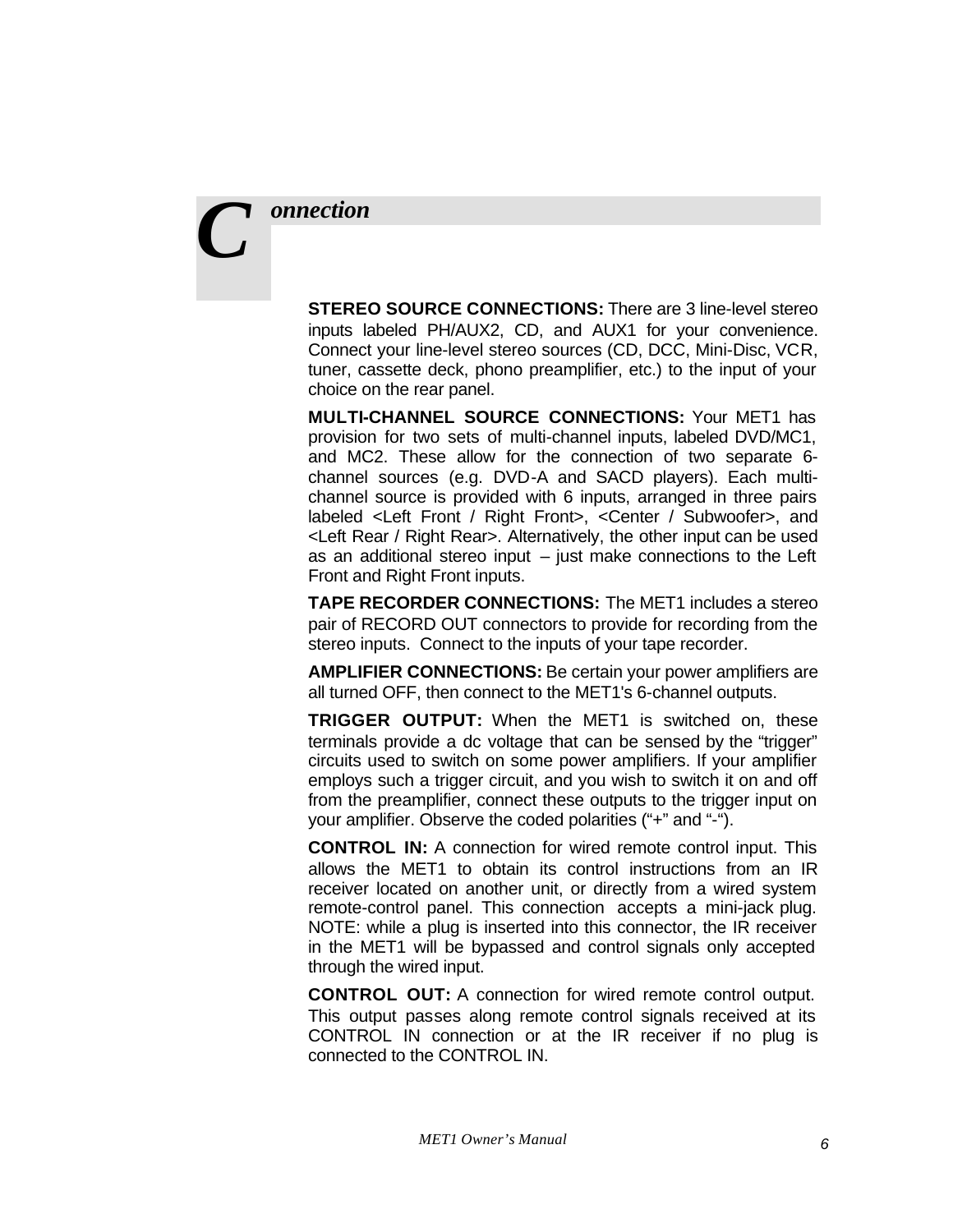## *ontrols*

*C*

The MET1 has two basic modes of operation: *Listening Mode* and *Set-Up Mode*. In *Listening Mode*, you may listen to multi-channel sources or to stereo sources. When listening to any of the three stereo sources, an *Ambience Retrieval Mode (ARM)* is available which will synthesize six-channel sound from a two-channel source. When properly adjusted, ARM can create a very convincing acoustical environment, especially on live recordings. (We recommend adjusting the ARM settings so that the rear channels are barely audible, only contributing a sense of space to the playback, and the level of the center channel is well below the left and right channels).

The *Set-Up Mode* is used to adjust the relative levels of the six channels for multi-channel sources, and for ARM.

Note: All front panel and remote controls are "tactile" switches which operate by pressing and releasing.

**<power>** (front panel only)**:** Press the switch labeled power to switch the preamplifier on. The MET1 uses a time delay automuting circuit to suppress transients at turn-on and turn-off. All outputs are grounded via relays for approximately 45 seconds after the unit is turned on. During auto-muting, the selected input indicator led will flash. Level and balance control functions are disabled during auto-muting, but input selection can be changed. The muting relay also grounds the outputs immediately at turn-off or in the event of any power line interruption. After the completion of auto-muting, the selected input indicator led will be lit steadily and the level display will light. When the MET1 is turned off (by pressing the power switch again), the selected input indicator led will remain steadily illuminated.

When first connected to ac mains, or after an interruption of power, the MET1 will turn on with default settings (after auto-muting), with levels set at 50, and DVD input selected. In subsequent sessions, as long as the ac mains has not suffered a power outage, the unit will turn on at the last used volume setting and input.

**<mute>:** Pressing the mute button will silence the preamplifier main outputs on all six channels (but does not affect the TAPE outputs), and set the level displays to zero. Pressing the mute button again will restore the previously selected level setting.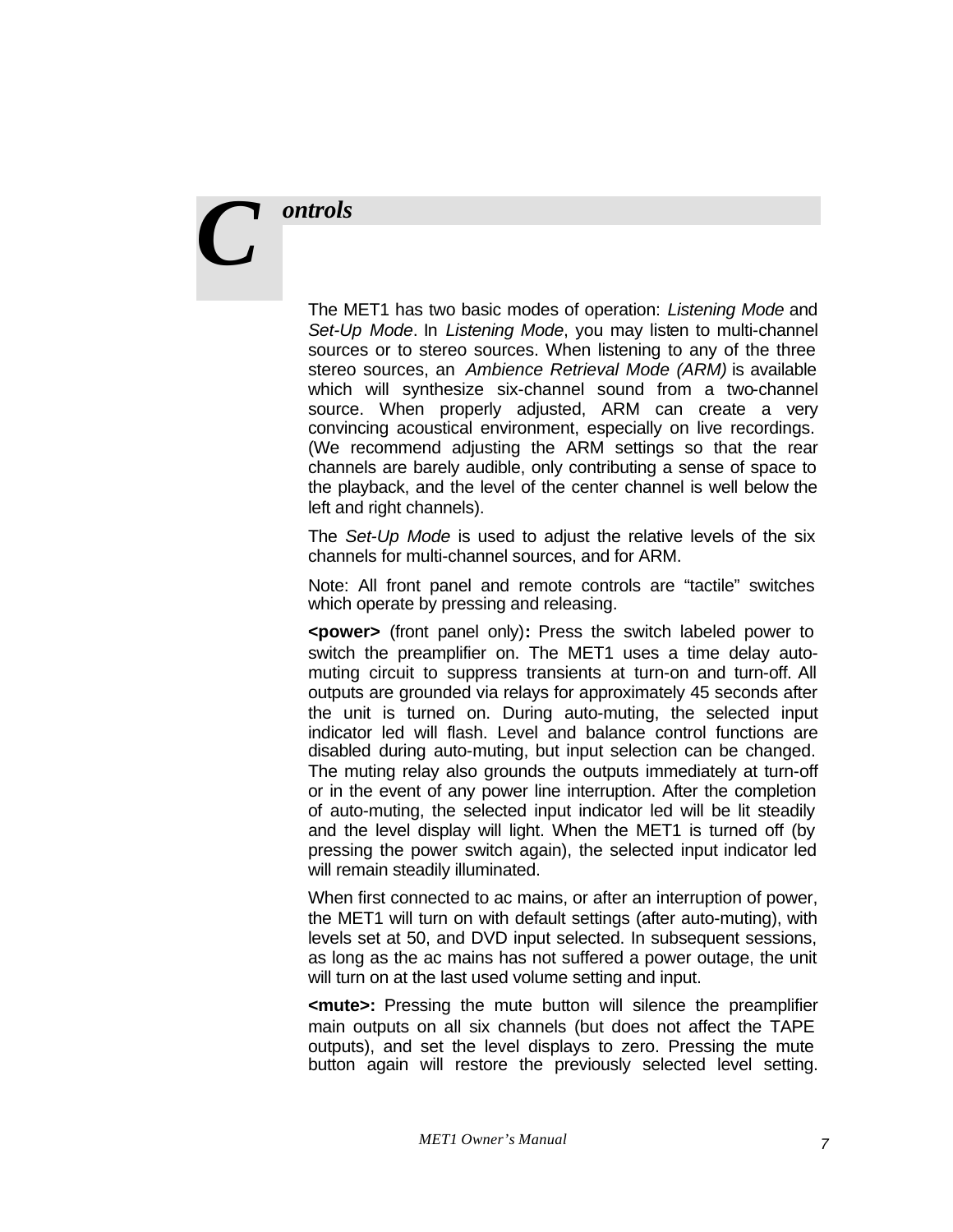Pressing and holding the mute button on the remote for three seconds will toggle the MET1 on and off.

**<vol up>, <vol dn>:** Level setting on the MET1 is achieved by advanced level control devices adjusting all channel levels in 200 steps of .5 dB per step. The steps are numbered 0 through 99, with 0 being silence, and 99 being maximum volume. The second decimal point on each display is used to indicate the half dB steps. For example, after first turning the MET1 on, pressing level up once will move the display from **<50 50>** to **<50. 50.>**, indicating a .5 dB increase in level.

The level control adjusts all six channels up and down together in *Listening Mode*, and with the Left Front channel selected in *Set-Up Mode*. For the remaining five channels in *Set-Up Mode*, the level control adjusts the level of the selected channel relative to the Left Front Channel. The left display indicates the channel being adjusted, and the right display indicates level of that channel in dB above or below the Left Front Channel (the first decimal point is illuminated to indicate that the channel being adjusted is set below the level of the Left Front channel). As in *Listening Mode*, the second decimal point is used to indicate .5 dB steps. As an example, a display reading of **<C 1.2.>** would indicate that the Center Channel is adjusted 12 dB below the Left Front Channel.

**<balance>:** In *Listening Mode*, these controls shift the balance to left or right in increments of .5 dB. Both Front and Rear channels are adjusted by alternately lowering one channel, then raising the other, leaving the overall level virtually unchanged. Center and Subwoofer outputs are unchanged. In *Set-Up Mode,* the BALANCE controls select the channel that is being adjusted. When *setup* is toggled on with one of the multi-channel inputs selected, or one of the stereo inputs in ARM, LF is the initial setting. Pressing  $\triangleright$ steps forward through Center (C), Right Front (rF), Right Rear (rr), Left Rear (Lr), Subwoofer (S) then back to LF. Pressing [<<] steps through the sequence in reverse.

Channel offsets are retained in system memory as long as the ac mains power is maintained. The settings will be lost if the unit is unplugged or if there is a power outage. There are two separate memory registers, one for the settings for your multi-channel inputs, and a separate memory register for the settings for the ARM setup. Typically, the LF, C, RF, RR, and LR channels are adjusted for equal levels for the multi-channel sources, whereas you will most likely want to attenuate the center and rear channels in ARM mode.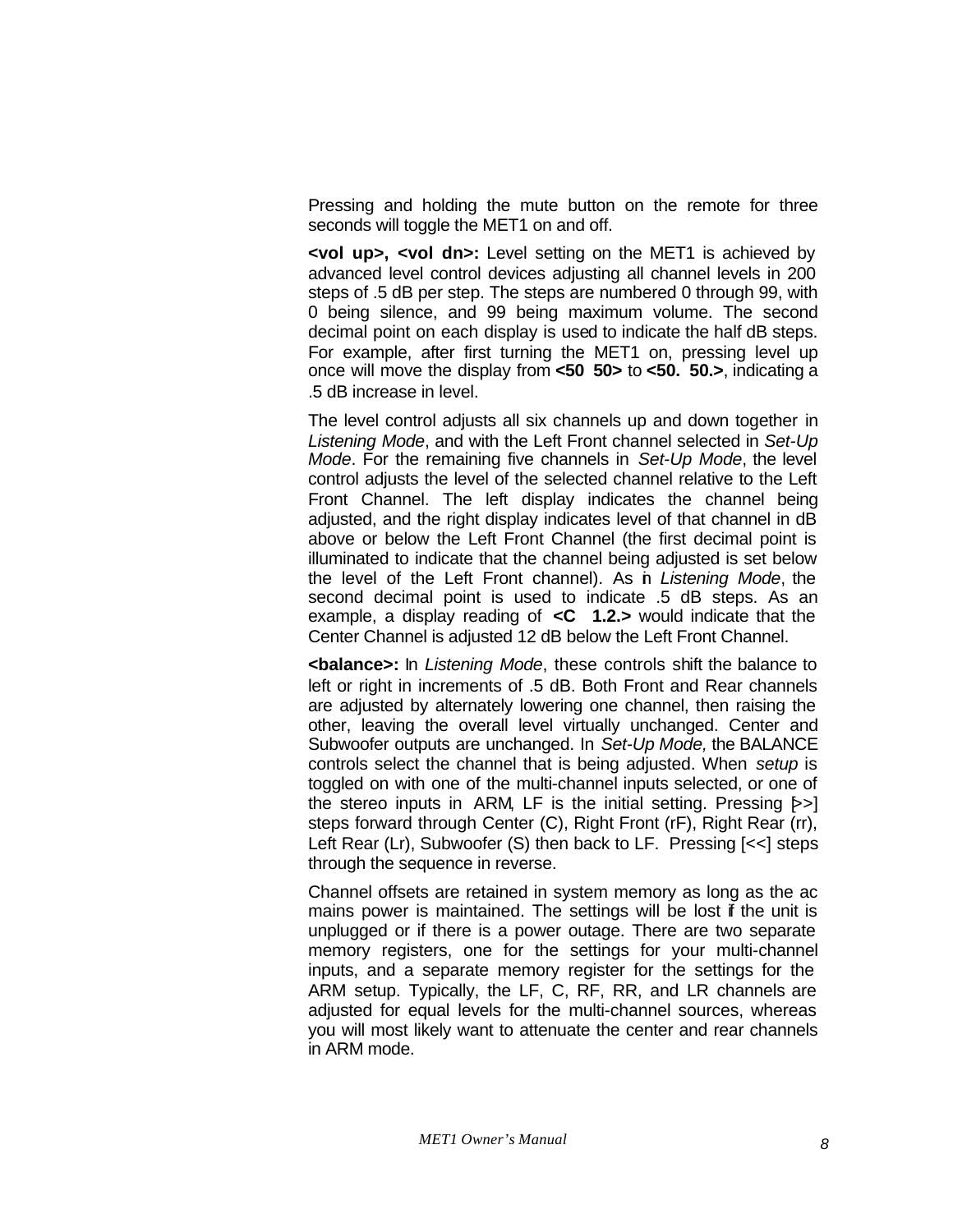**<setup>:** This switch toggles the MET1 between *Listen* and *Set-Up Modes*.

**<arm>:** Pressing the ARM switch with a stereo source selected toggles between Stereo and Ambience Retrieval Mode. In Ambience Retrieval Mode the Center, Subwoofer and Left and Right Rear channels are derived from the Left and Right channels of a stereo source. Note that ARM is not available on either of the two multi-channel inputs.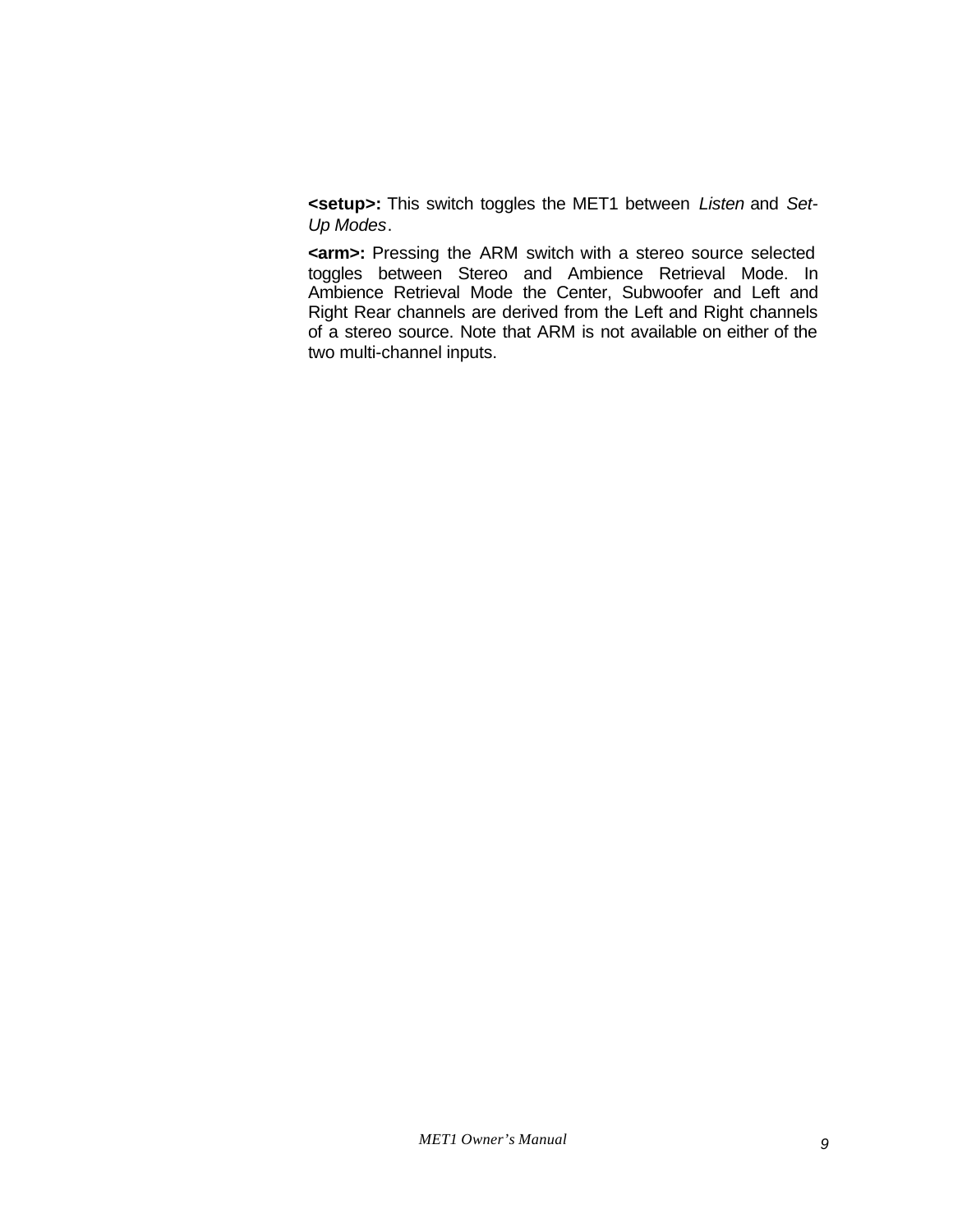# *acuum Tube Replacement V*

The MET1 circuit employs six vacuum tubes, all 6C4/8080s. The brands of tubes we supply have been chosen by first selecting those brands which are known to be most reliable, then by extensive auditioning of these acceptable brands with the final choices being made solely on the basis of sonic performance. We know of no vacuum tubes available which will improve the sonic performance of your MET1. The tubes in your preamplifier have been tempered by a controlled burn-in procedure that permits them to perform for a greatly extended period without sonic degradation, and then selected for minimum residual noise. Replacement tubes are prepared and selected in the same way. Therefore, we highly recommend that you purchase replacement tube sets from conradjohnson design.

We anticipate tube life to accommodate two to three years of operation without degradation in normal use - if the preamplifier is switched off when not in use. If the preamplifier is left on at all times, tube life can be exhausted in a matter of a few months.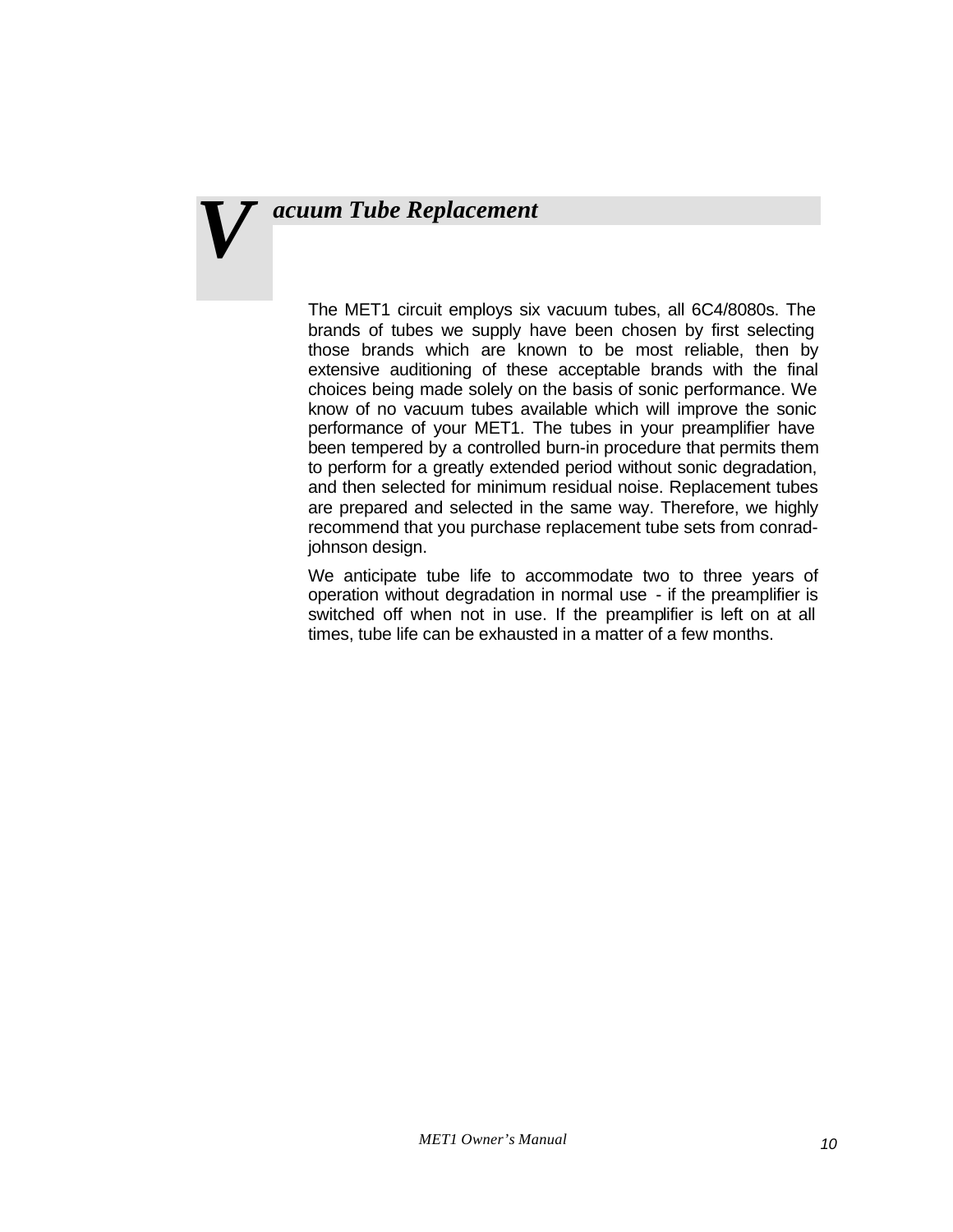## *etting The Most From Your MET1 G*

In a system of commensurate high quality components, the conrad-johnson MET1 offers an unparalleled level of sophistication and refinement in music reproduction. To get the best performance out of any audio system, there are a number of important details that must be attended to.

#### *Absolute Phase*

Musical notes are heard through the ear's response to waves of alternating rise and fall of air pressure. Musical transients are almost exclusively positive: that is, the initial effect is a rise in pressure. The ear is capable of distinguishing these positive transients from the musically unnatural alternative of a negative transient (an initial fall in air pressure). In terms of your audio system, these transients are created by your loudspeakers. If the speakers respond to musical transients by first moving out, they are creating a rise in pressure, and the system is said to be phase correct. If they respond by moving in, they create a fall in pressure and the system is said to be phase inverting. Each component in the stereo system either preserves the phase of the incoming signal, and is said to be phase correct, or inverts the phase and is said to be phase inverting. It is unimportant whether an individual component is phase correct or phase inverting, as long as the system as a whole is phase correct. This will be the case if the number of phase inversions is even (or zero).

The MET1 is phase inverting. If your system has an odd number of inversions, (for example, if the MET1 is the only phase inverting unit in the chain) then you must add one phase inversion. This is conveniently done by reversing the positive and negative connections to your speakers (be sure to reverse *all* channels). If you are not sure about the phase of every piece in your system, you can establish correct absolute phase by careful listening. When the system is in correct phase, transients will be noticeably cleaner and more sharply defined. The effect is especially apparent on plucked string sounds. A final warning - not all recordings are phase correct (including some "audiophile" recordings), so listen to several before concluding your investigation of absolute phase.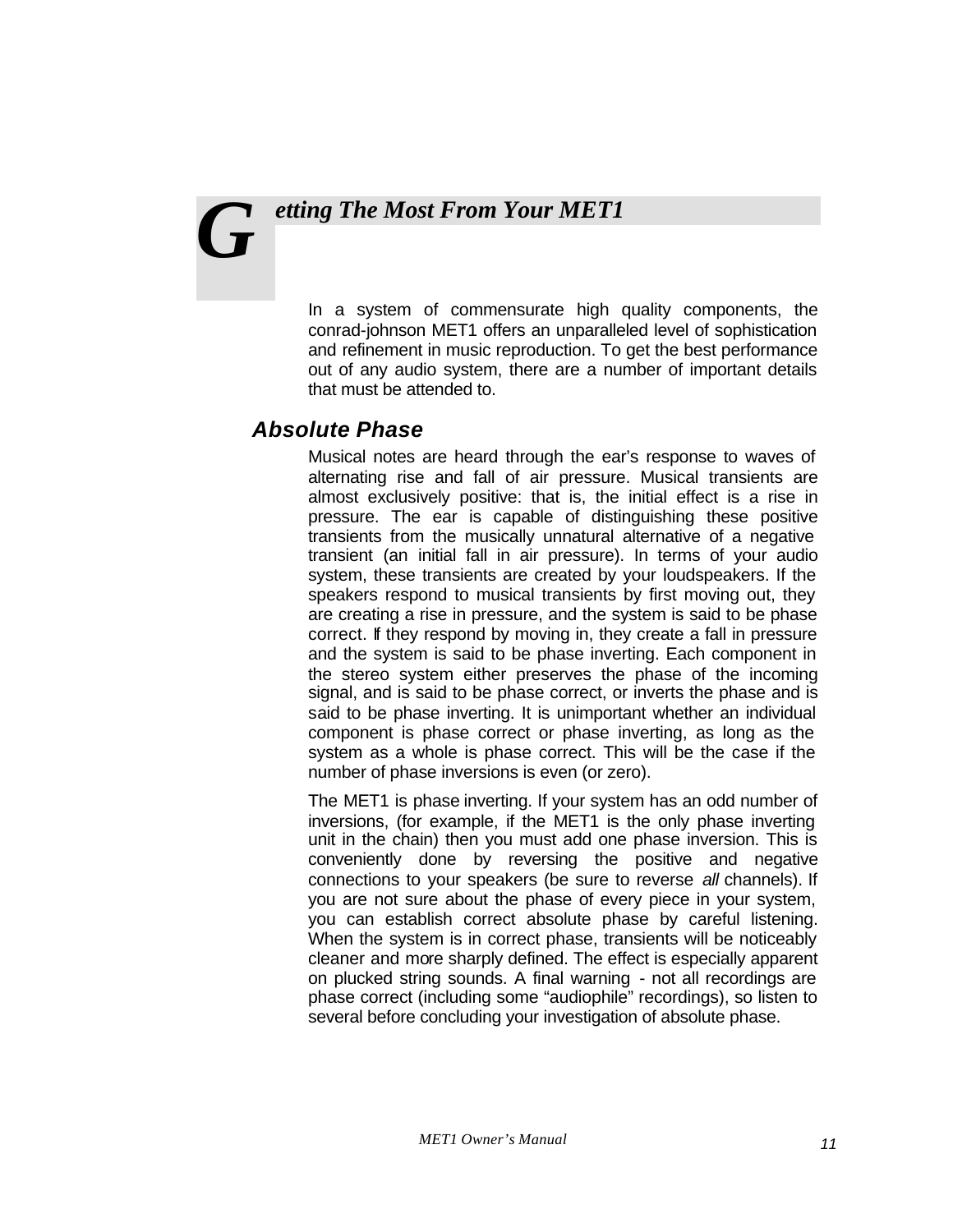#### *The Importance Of Wires*

Interconnect and speaker wires are an important element in your stereo system. Interconnects are available which will permit a reference quality system to blossom and fulfill its promise of musical reality. Others will strangle the system to the point where it becomes little better than average. To complicate matters, our experience suggests that the choice of interconnects will be system dependent - those that are top ranked on one system may be a poor choice for a different system. Consult your conradjohnson dealer for recommendations for your specific system.

#### *Performance Tip*

Warm up the MET1 before listening: The sonic performance of the MET1 improves noticeably as the unit warms up. The midrange becomes more lucid, the highs smoother, and the soundstage expands. The warm up period can be expected to last about fifteen minutes.

Questions: If you have questions about the installation or function of your MET1 do not hesitate to call Customer Service at (703) 698-8581.